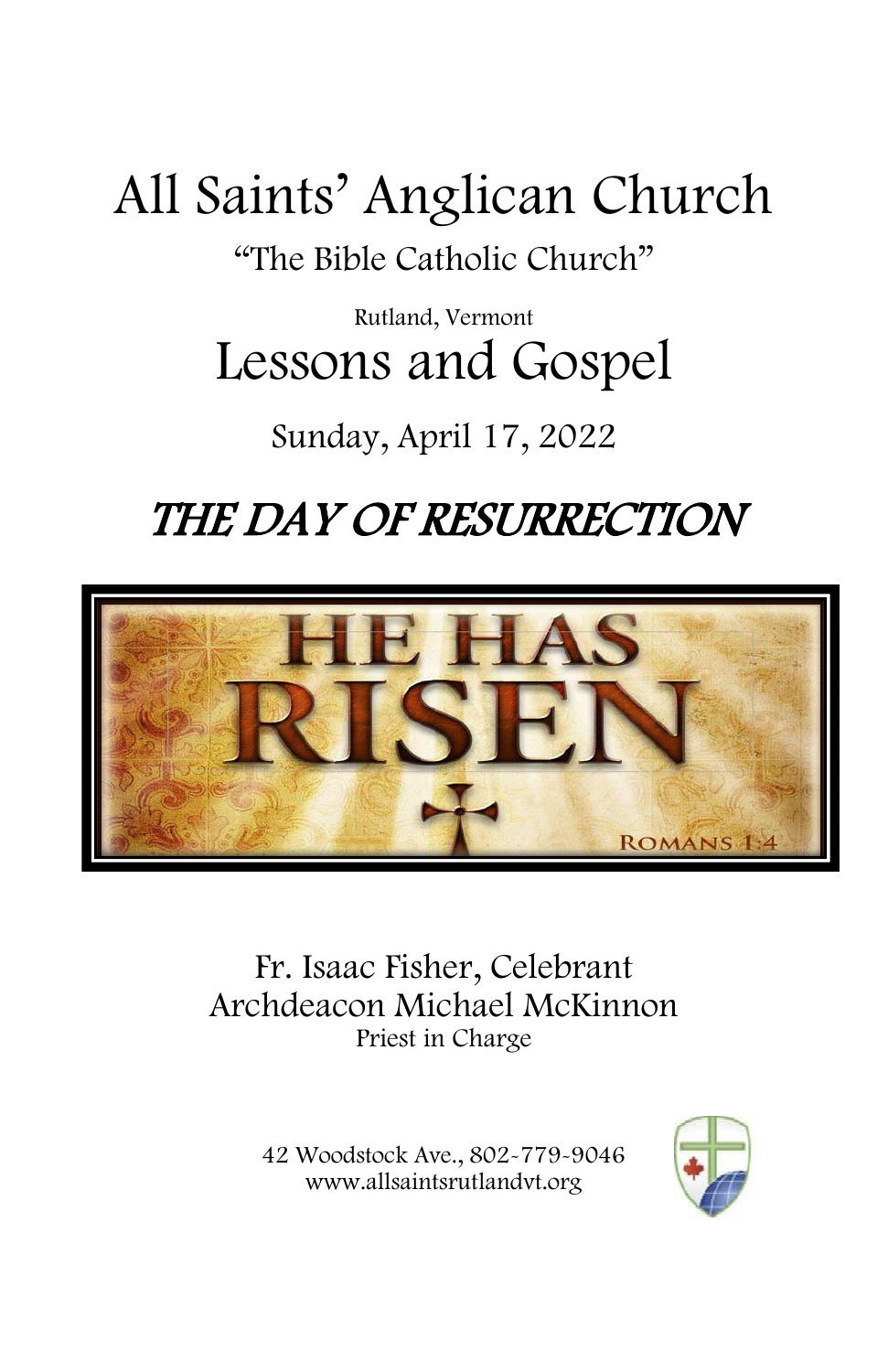#### *THE DAY OF RESURRECTION*

#### *The Collect*

O God, who for our redemption didst give thine onlybegotten Son to die upon the cross, and by his glorious resurrection delivered us from the devil and the power of death: Grant us grace to die daily to sin, that we may live with him in the joy of his resurrection; who liveth and reigneth with thee and the Holy Spirit, now and for ever. *Amen*

#### *The Lesson is written in the tenth chapter of the Acts of the Apostles, beginning at the thirty-fourth verse*

So Peter opened his mouth and said: "Truly I understand that God shows no partiality, but in every nation anyone who fears him and does what is right is acceptable to him. As for the word that he sent to Israel, preaching good news of peace through Jesus Christ (he is Lord of all), you yourselves know what happened throughout all Judea, beginning from Galilee after the baptism that John proclaimed: how God anointed Jesus of Nazareth with the Holy Spirit and with power. He went about doing good and healing all who were oppressed by the devil, for God was with him. And we are witnesses of all that he did both in the country of the Jews and in Jerusalem. They put him to death by hanging him on a tree, but God raised him on the third day and made him to appear, not to all the people but to us who had been chosen by God as witnesses, who ate and drank with him after he rose from the dead. And he commanded us to preach to the people and to testify that he is the one appointed by God to be judge of the living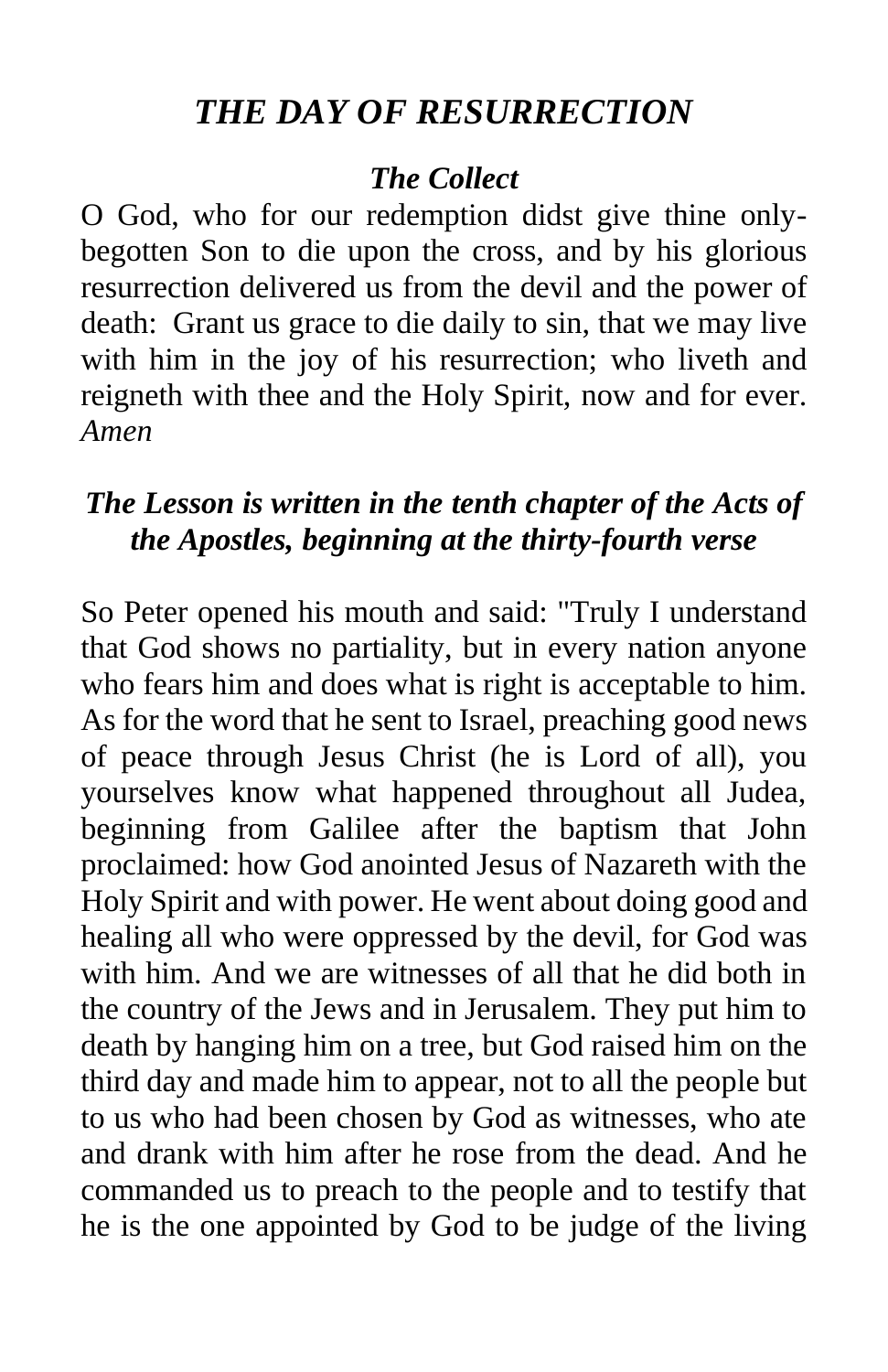and the dead. To him all the prophets bear witness that everyone who believes in him receives forgiveness of sins through his name."

Acts 10:34-43

#### *Psalm 118:14-17, 22-24*

- **14** The LORD is my strength and my song; he has become my salvation.
- **15 Glad songs of salvation are in the tents of the righteous: "The right hand of the LORD does valiantly,**
- **16** the right hand of the LORD exalts, the right hand of the LORD does valiantly!"
- **17 I shall not die, but I shall live, and recount the deeds of the LORD.**
- **22** The stone that the builders rejected has become the cornerstone.
- **23 This is the LORD's doing; it is marvelous in our eyes.**
- **24** This is the day that the LORD has made; let us rejoice and be glad in it.

#### *The Lesson is Written in the third chapter of the Letter of Saint Paul the Apostle to the Colossians, beginning at the first verse*

If then you have been raised with Christ, seek the things that are above, where Christ is, seated at the right hand of God. Set your minds on things that are above, not on things